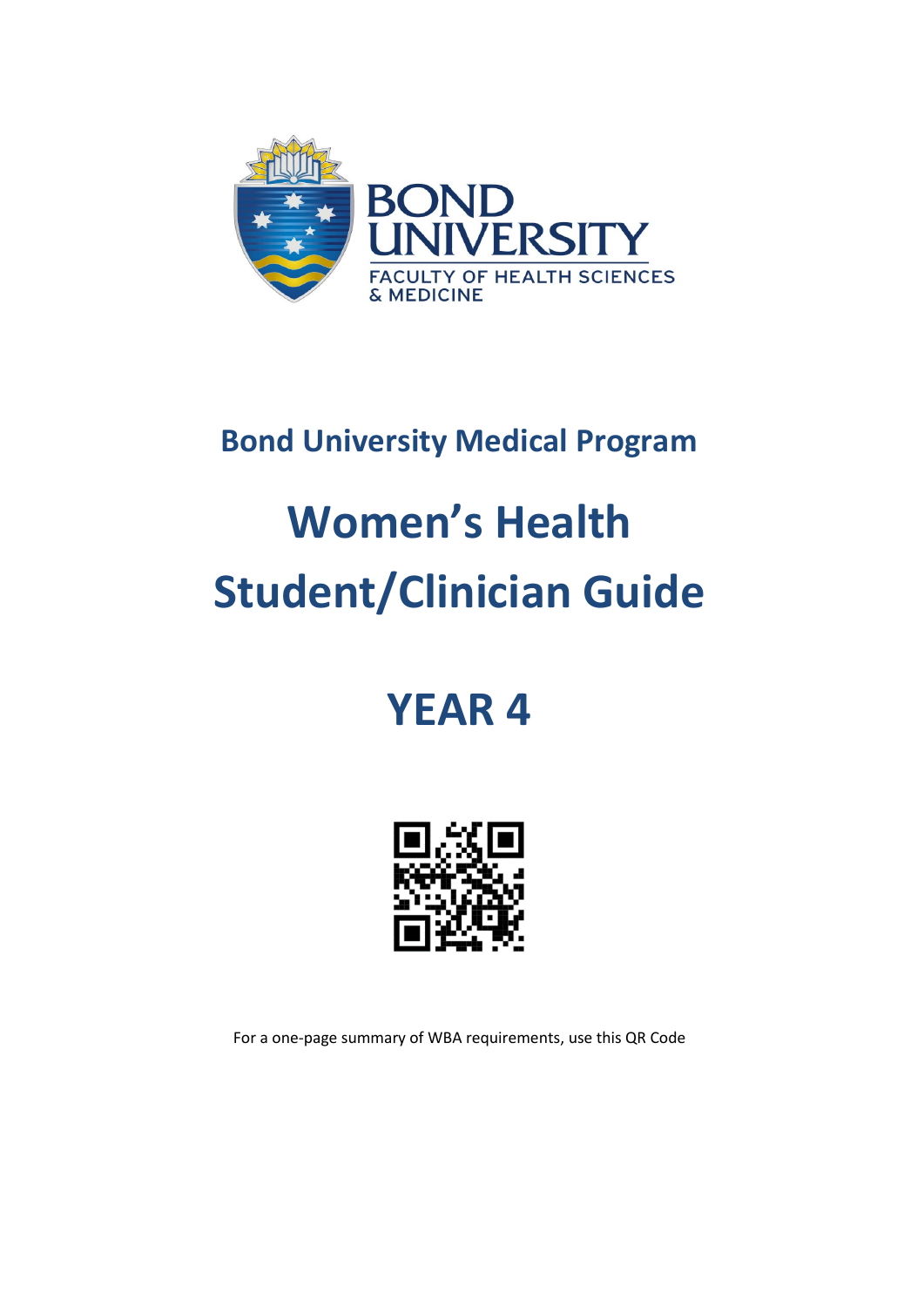## **Women's Health Rotation**

Women's health has a mixture of medicine, surgery, emergency and psychiatry. It is also a mix of well women and ill women. It is an area where the context of the illness – the physical and mental environment – that contributes to the woman's well-being and outcome is very apparent. A lot of the core topics you will see during this rotation, others you will re-visit or see at a different stage of patient management in the General Practice Rotation in Year 5.

The normal event of pregnancy and childbirth provides an opportunity to integrate the anatomy, physiology, and pharmacology from the earlier years of the Bond University Medical Program.

All medical students remember the experience of childbirth on their Women's Health Rotation. It is an emotional experience for the parents and staff and to be a part of that will be a wonderful privilege and a very special memory to cherish.

There is also the range of presentations that provide an opportunity to incorporate your knowledge of medicine, surgery and psychiatry as you consider the diagnosis.

#### Goals

The goals for the Women's Health Rotation are:

- to provide students with an overview of the health issues that affect women in health and illness from the common problems that are met in the community to the specialty areas in the secondary and tertiary hospitals
- to provide students with learning experiences associated with the wide array of women's health issues and their clinical presentation
- for students to hone their history taking and examination skills and use clinical reasoning to form diagnoses and differential diagnoses
- for students to learn about clinical management of patients
- for students to develop clinical knowledge and understanding of the common conditions in Women's Health
- to provide students with a real-life clinical working environment and opportunity to work with a clinical team
- to introduce students to a balanced view of the preventive and curative health needs of women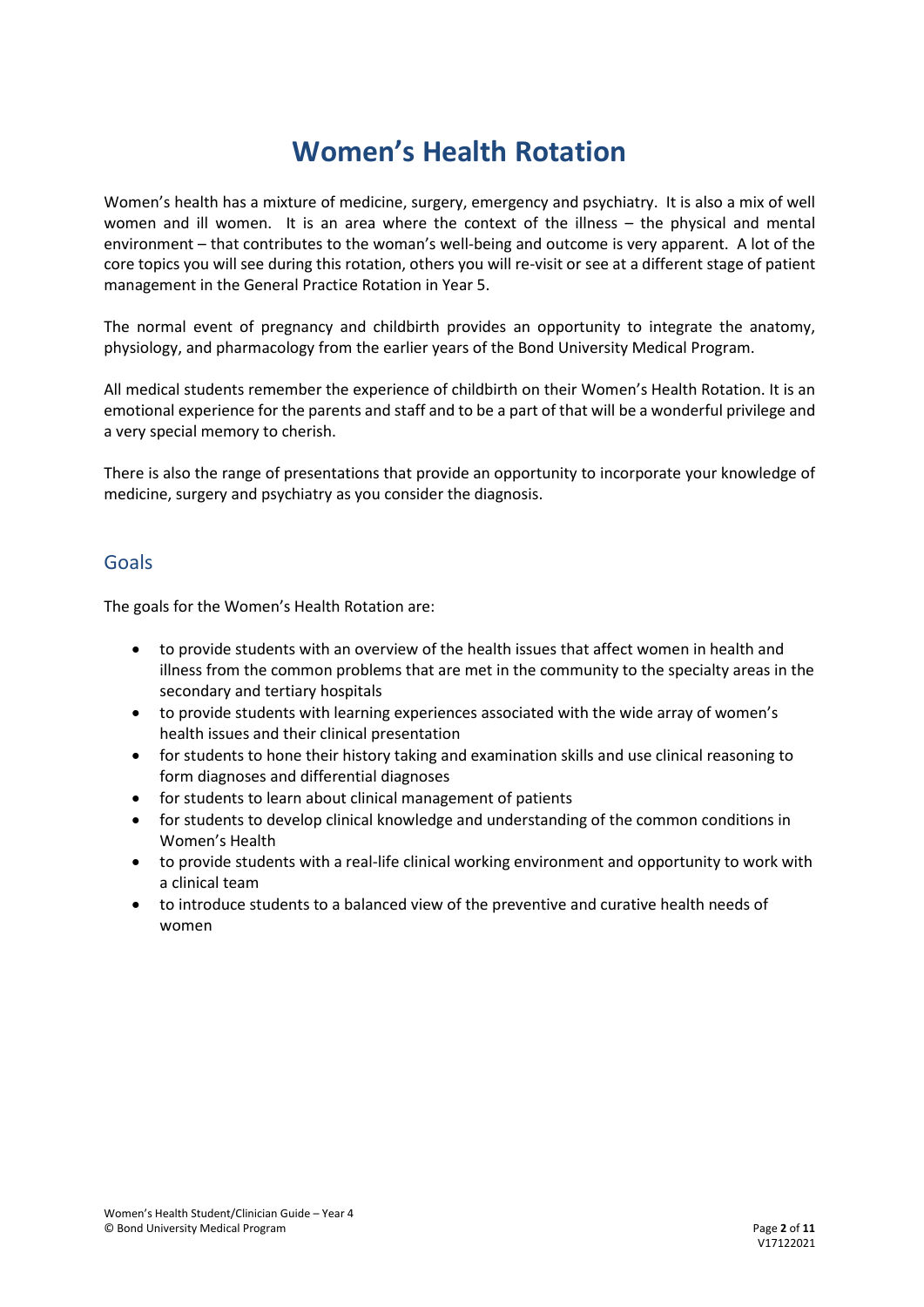|                 | <b>Women's Health Rotation Specific Learning Outcomes</b>                                                                                                                                                                                      | Link to year LO's                                                  |
|-----------------|------------------------------------------------------------------------------------------------------------------------------------------------------------------------------------------------------------------------------------------------|--------------------------------------------------------------------|
|                 |                                                                                                                                                                                                                                                | See appendix 1                                                     |
| WH1             | Correctly examine a pregnant woman during the antenatal and<br>postnatal period periods and in labour;                                                                                                                                         | Y4CP01<br>Y4CP02<br>Y4CP03<br>Y4CP08<br>Y4PL02                     |
| WH <sub>2</sub> | Demonstrate medical knowledge necessary for the identification<br>and management of common and important clinical gynaecological<br>and obstetric conditions; make appropriate documentation and<br>share information with the healthcare team | Y4CP01<br>Y4CP02<br>Y4CP03<br>Y4CP07<br>Y4CP08<br>Y4PL02<br>Y4PL03 |
| WH <sub>3</sub> | Demonstrate knowledge of the incidence, prevalence, and risk factors<br>underlying Women's Health problems.                                                                                                                                    | Y4SS01<br>Y4SS02<br>Y4HS01<br>Y4HS02                               |
| WH4             | Demonstrate the ability to discuss and counsel individual patients<br>regarding preventive aspects of Women's Health issues, including safe<br>sex, contraception and family planning.                                                         | Y4HS01<br>Y4HS02<br>Y4HS04                                         |
| WH <sub>5</sub> | Demonstrate knowledge of the organisation of health care service<br>provision in Women's Health and Midwifery in Australia, including the<br>interface between the Public and Private systems and between<br>hospital and community care.      | <b>Y4HS02</b><br>Y4PL01<br>Y4PL04                                  |
| WH <sub>6</sub> | Have some knowledge and understanding of the moral and ethical<br>challenges inherent in Women's health care provision.                                                                                                                        | Y4HS01<br>Y4PL01<br>Y4PL04<br>Y4PL05                               |

#### **Timetable and Contacts**

**Students are expected to be present on a daily basis during their rotation**. If students are unable to attend for any reason, they are required to advise the clinician, hospital co-ordinator (where available) and the Placements Team at Bond University: [Med-placements@bond.edu.au](mailto:Med-placements@bond.edu.au)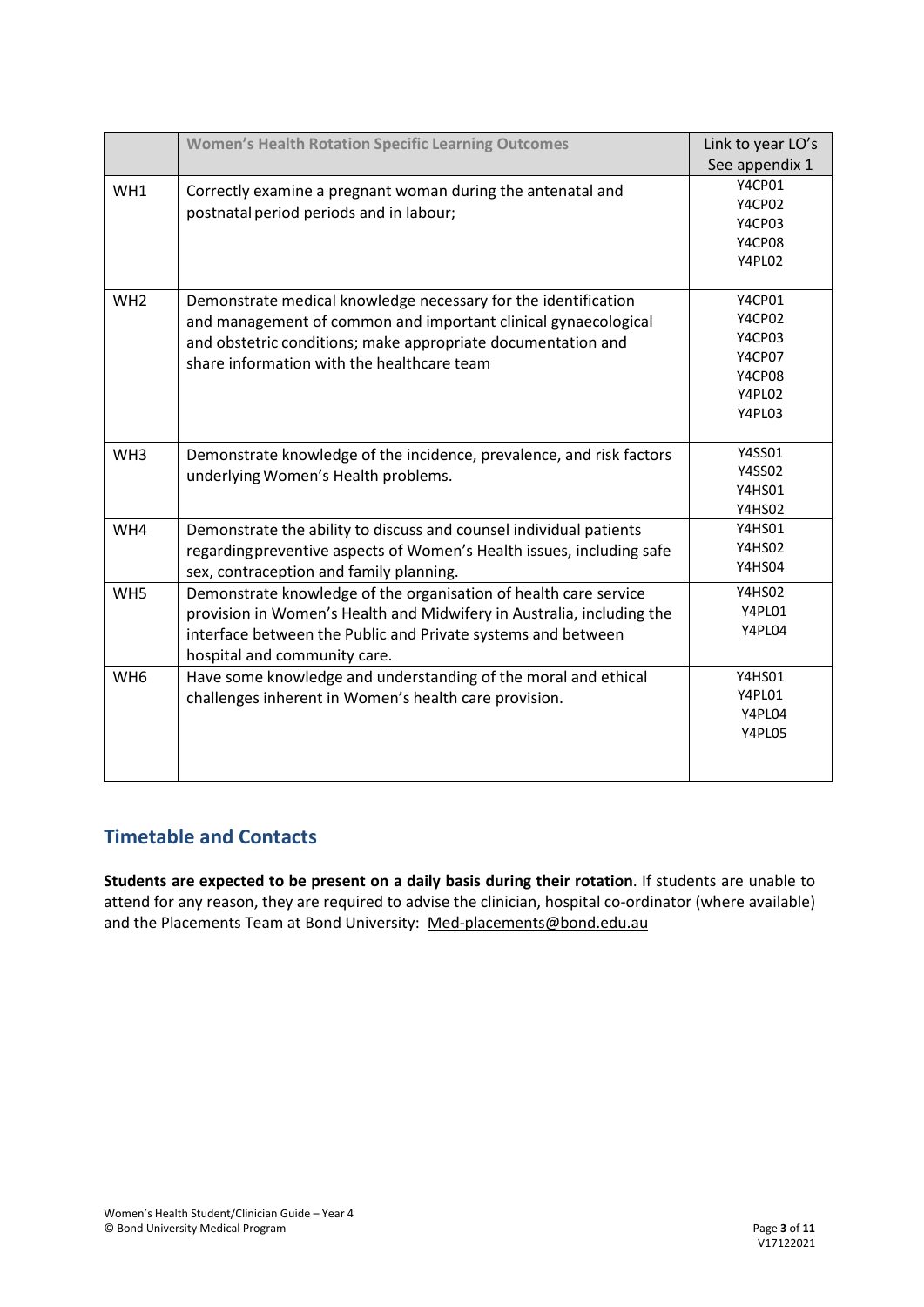#### **Clinical Supervision and Assessment**

Students have a variety of workplace-based assessments (WBA) to successfully complete as a requirement for progression in the Medical Program. Assessments are completed in Osler ePortfolio, a cloud-based mobile assessment technology.

For assistance with Osler contact: [osler@bond.edu.au](mailto:osler@bond.edu.au)

For assistance with WBA contact: [Med-assessment@bond.edu.au](mailto:Med-assessment@bond.edu.au)

#### **For full details of all WBA requirements, read the WBA booklet provided on iLearn/Assessment/Year 4 Assessment/Year 4 Workplace Based Assessments (WBA)/2022 WBA Instructions Booklet**

**The In-Training Assessment (ITA)** is a workplace-based assessment tool utilised in clinical rotations, where the clinical supervisor provides comments about student overall performance on that rotation. The ITA is a summary evaluation of whether students have met the requirements of that rotation for:

- Clinical knowledge
- Procedural skills
- Clinical History taking and physical examination skills
- Communication
	- o Communication with children and families
	- o Appropriate clinical handover using ISBAR
- Personal and professional behaviour
- **Attendance**

The ITA can only be completed by the supervising Consultant or their delegate after seeking opinion from the team about the student performance. A formative, check point' ITA is due in Week 3. The purpose of this 'check point' is to ensure students know they are progressing successfully. The final summative ITA is due in Week 7, ideally after consultation and discussion with the student.

**Mini-CEX (4):** Students are encouraged to participate in active learning by interacting with patients and engaging in discussions with clinician supervisors. These relevant clinical activities are known as a Mini-CEX. During the clinical placement, students will be supervised by both their consultant supervisor plus a range of clinicians such as those in specialist training pathways in the medical team. Students are required to complete and evidence four (**4) Mini-CEX** during this placement:

- o **2 x Mini-CEX evaluated by the Consultant or their delegate Registrar**
	- **1 x Mini-CEX History**
	- **1** x Mini-CEX Physical examination

#### o **2 x Mini-CEX evaluated by Other Doctors, Allied health, Nursing, Technicians**

• For example: Procedural skills, X-ray interpretation, Clinical Documentation of an episode of patient care such as a ward round, ED review, OPD review, calculating percentile growth charts, interpreting lab results, ECG interpretation...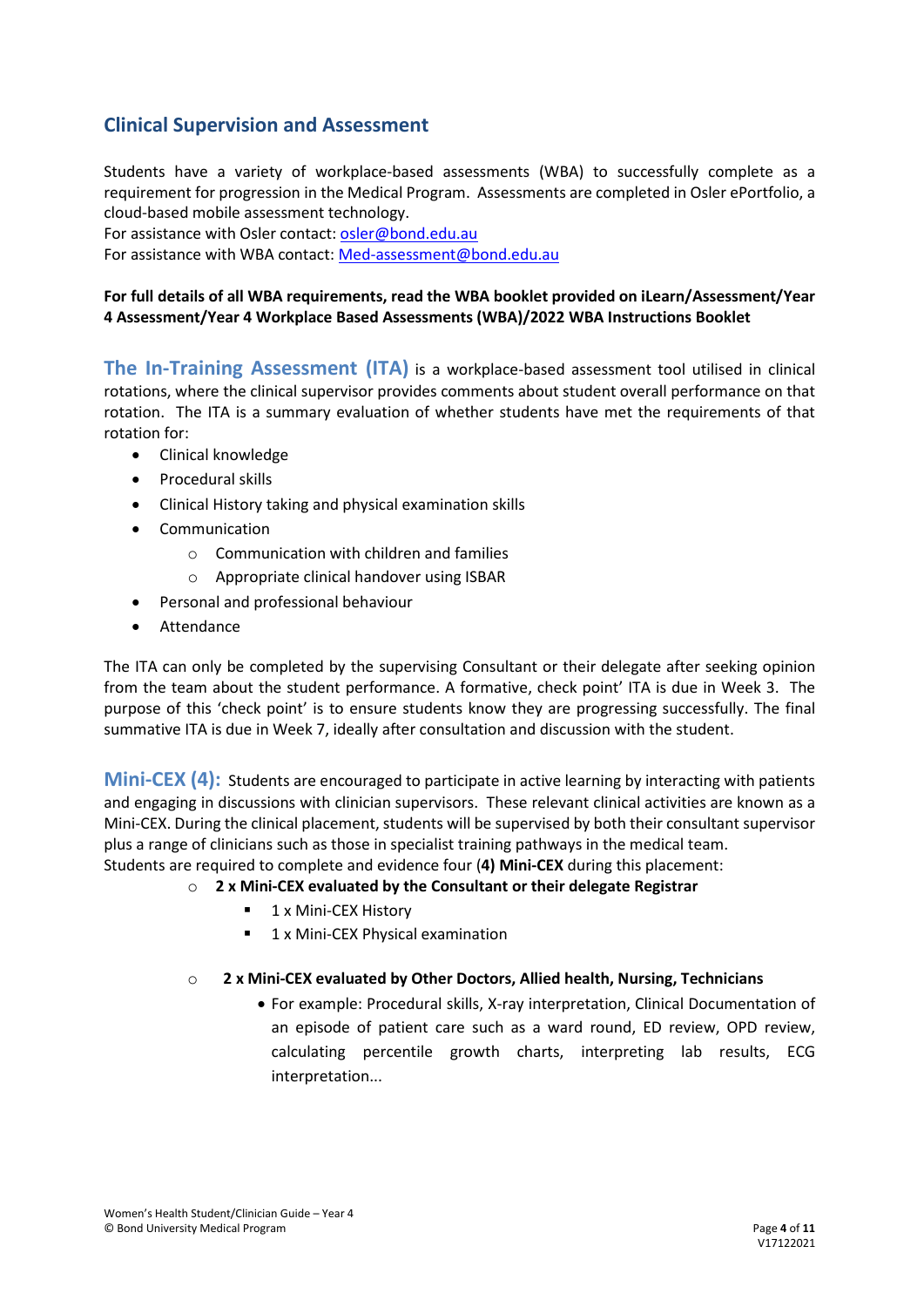The Mini-CEX has been re-designed in conjunction with Griffith University to reduce the workload of completion for supervisors – whilst enhancing personalised feedback on performance to students.

Feedback should align to that given to students at the time of the interaction.

The Global result is a trust rating scale to align our evaluation of students with future clinician decisions around Entrustable Professional Activities.

| Assessment Criteria                                                                                                                                                         |  |
|-----------------------------------------------------------------------------------------------------------------------------------------------------------------------------|--|
| Location*                                                                                                                                                                   |  |
| Select Location                                                                                                                                                             |  |
| Feedback to assist student's learning:<br>Please describe the Student's Performance: what was effective and ineffective, your overall impression and any specific feedback. |  |
| Areas of strength:*                                                                                                                                                         |  |
|                                                                                                                                                                             |  |
| Areas of development:*                                                                                                                                                      |  |
|                                                                                                                                                                             |  |
| Global Overall result:*                                                                                                                                                     |  |
| O 1. Requires my assistance to complete this task safely in addition to close direct supervision                                                                            |  |
| O 2. Requires direct supervision (I need to be present with the student to observe the interaction and review the<br>task)                                                  |  |
| O 3. Requires proximal supervision (I need to be in an adjacent room or on the same ward as the student and be<br>able to provide immediate or detailed review of task)     |  |

**Patient Logs:** Students are asked to log ~3 patients per week / 20 per rotation to evidence the

- breadth of their engagement with patients on rotation. Supervisors may utilise student logs to:
	- o Evaluate student participation on placements to support ITA completion
	- o Incorporate patient logs in learning activities
	- o Identify opportunities for evaluation of a Mini-CEX

**Clerked Case:** Students will submit and present one (1) formal Clerked Case per placement. Students will take a history, examine a patient, then complete and submit a written Clerked Case which they will also present in W7 to their supervisor. Evaluation of the Clerked case incorporates three components: the written submission, ability to reference current literature to the patient case and student oral presentations.

#### **This activity is designed for students to:**

- o Practice the skill of concise and relevant documentation
- o Develop their ability to articulate clinically relevant patient information in both Oral and Written formats
- $\circ$  Guide their deeper clinical understanding of core conditions, including management options
- $\circ$  Develop their clinical reasoning their ability to formulate a diagnosis from the History and Physical examination, supported by specific tests

#### **Process of Clerked Case Completion:**

- 1. We ask the student to spend time with a patient sufficient to take a full history and examination and extract the relevant findings.
- 2.  $\sim$  W5: Students then concisely document their findings and write a problem list and care plan, including a GP letter, with reference to the literature in support of their clinical decisionmaking:
	- a. This document is submitted to Osler and an assessment is assigned to you.
- 3. 1000 word maximum with 250-word abstract
- 4.  $\sim$  W6/7 the student presents the patient case to you orally and answers your questions, enabling you to evaluate their clinical reasoning.
- 5. Students will need guidance on when to present their clerked case orally to you, their supervisor.
- 6. You are encouraged to ask questions at any time in the presentation about the case and how students arrived at their diagnosis/management plan, for example:
- 7. Explain their rationale for each step in the clinical reasoning process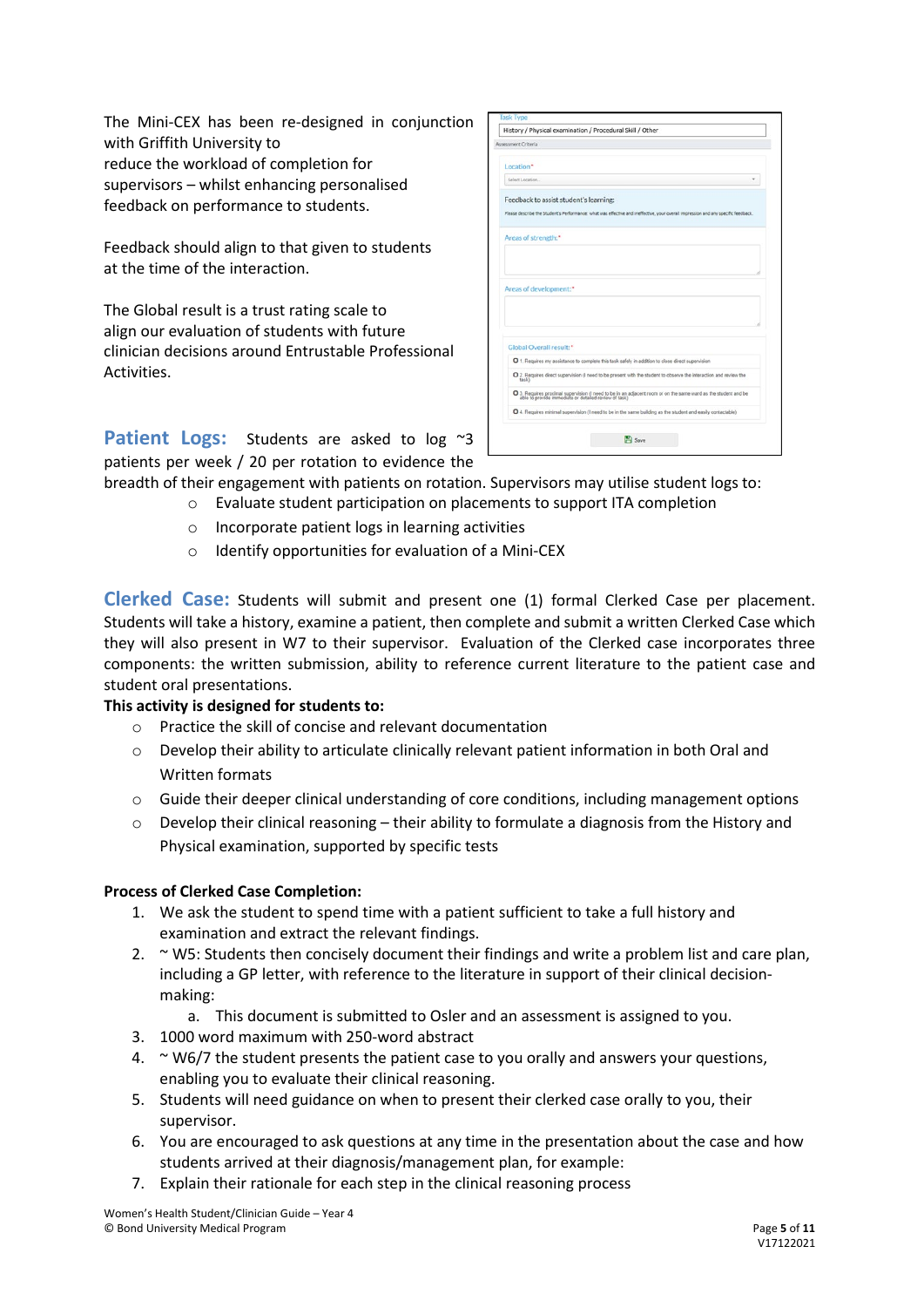- 8. Explain the mechanism of action or pathophysiology of the condition
- 9. Ask them to identify red flags or co-morbidities
- 10. You may determine the format required for the presentation:
	- a. You may wish students to present a power point presentation
	- b. You may wish to do the oral in front of peers for group learning
	- c. It can be done in front of the patient at the bedside
- 11. Once the student has presented, please complete the assessment in Osler ePortfolio
- 12. W7: The Osler ePortfolio assessment is due on Friday Wk7, the last day of the rotation

#### **The evaluation of the Clerked Case** will be

based on performance in the following 3 domains:

- o Research, analysis, and connection of Literature to the case
- o Organisation and content of written work
- o Quality of Oral presentation

#### **The Global assessment (overall result) is one of the following:**

- $\Box$  Not yet at expected level (Fail)
- □ At expected level (Pass)
- □ Excellent Above expected level

| Research, analysis and connection of literature to the case* | o |
|--------------------------------------------------------------|---|
| O Not yet at expected level                                  |   |
| At expected level                                            |   |
| C Excellent - Above expected level                           |   |
| Organisation and content of written work*                    |   |
| O Not yet at expected level                                  |   |
| O At expected level                                          |   |
| Excellent - Above expected level                             |   |
| Quality of Oral Presentation*                                |   |
| O Not yet at expected level                                  |   |
| O At expected level                                          |   |
| Excellent - Above expected level                             |   |
| Overall Result*                                              |   |
| Not yet at expected Level                                    |   |
| At expected Level                                            |   |
| Excellent - Above expected level                             |   |
|                                                              |   |

#### **Procedural Skills:**

Bond Medical Students are required to complete the following procedural Skills on patients by the completion of their Phase 2 placements to graduate. Nine skills are to be completed on patients under guided supervision whilst 5 procedures are theory-only modules to support skills development. A wide range of health professionals can evaluate skills competency, including doctors, nurses, allied health, and hospital technicians.

Evaluation of student procedural skills performance is based on an Entrustability Rating Scale:

- Trust Level 1. Requires physician assistance / direct instruction
- Trust Level 2. Requires significant supervisor input
- Trust Level 3. Performs independently but requires direct supervision
- Trust Level 4. Safe to perform independently (supervision immediately available)

| Ħ  | <b>Required Procedural Skill Activities</b> |                      |
|----|---------------------------------------------|----------------------|
| 1  | In-dwelling Catheter                        |                      |
| 2  | <b>IV Cannulation</b>                       |                      |
| 3  | Suturing                                    |                      |
| 4  | IM injection                                |                      |
| 5  | SC injection                                |                      |
| 6  | <b>ECG</b>                                  |                      |
| 7  | Venepuncture (venous blood sample)          |                      |
| 8  | <b>Blood Culture Sampling</b>               |                      |
| 9  | Sterile wash hand, gown, and glove          |                      |
| 10 | <b>Examination of ICU patient</b>           | - Theory Module only |
| 11 | <b>Blood Gas Analysis</b>                   | - Theory Module only |
| 12 | <b>Chest X-ray Interpretation</b>           | - Theory Module only |
| 13 | <b>Pulse Oximetry</b>                       | - Theory Module only |
| 14 | <b>PPE</b>                                  | - Theory Module only |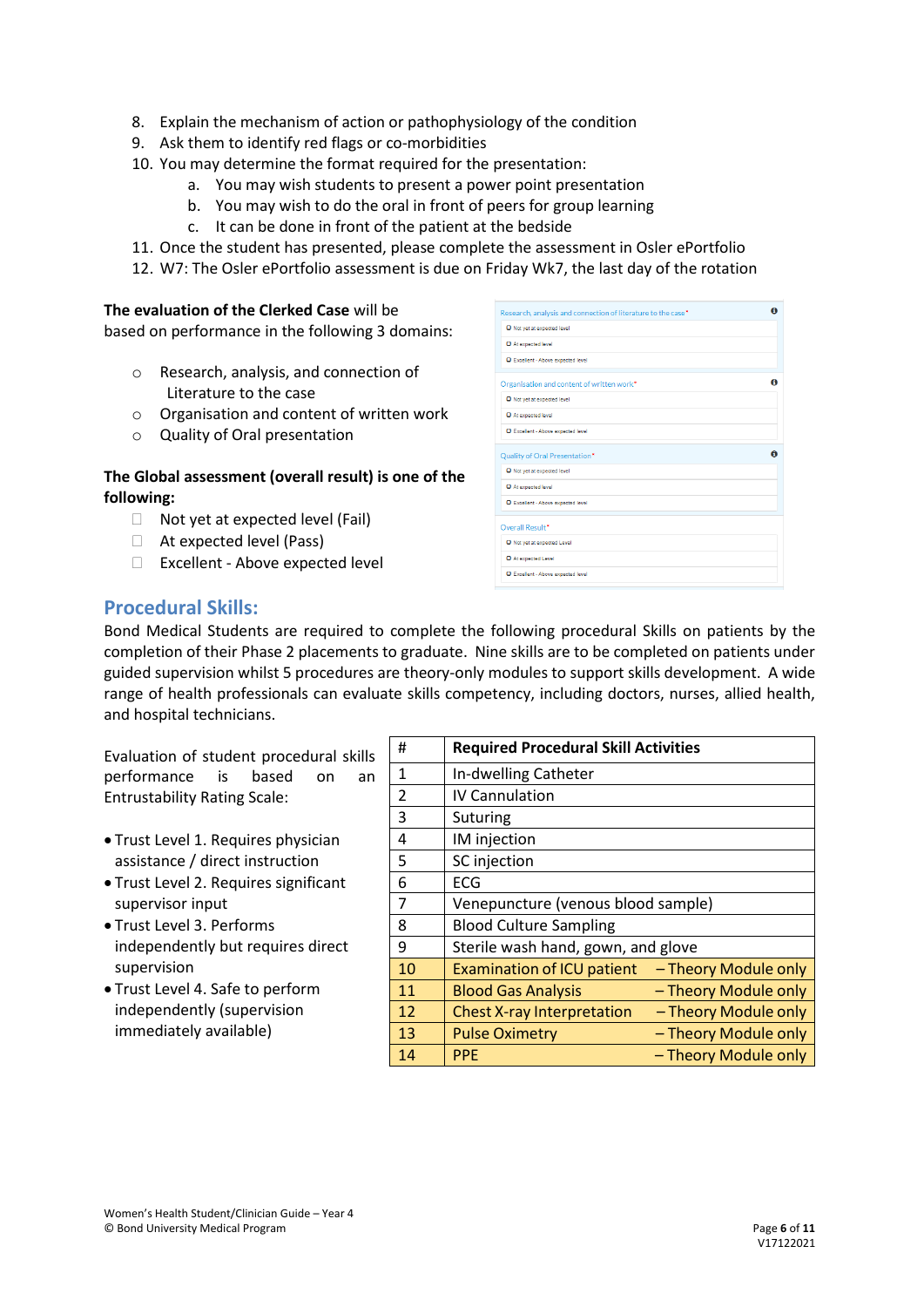#### **Expected experiences for Women's Health**

- Antenatal clinic
- Gynecology out-patient clinic
- Gynecology operating theatre/day surgery/procedural session/ultrasound
- Labor ward
- Attachment to registrar/JHD
- Postnatal ward + baby check
- Antenatal ward
- Ward rounds (Obstetric and Gynaecology)
- Exposure to subspecialties: Urogynaecology; ultrasound; obstetric medicine; fertility, sexual health, maternal fetal medicine, gynaecology oncology (at least one of these specialties are experienced each rotation)

#### **Core Topics and Learning Outcomes in Women's Health**

Student involvement in the day-to-day care and management of patients provides the best opportunity for learning. Students can acquire a great deal of knowledge through interviewing and examining patients and being involved in clinical decision making at the bed side.

As well as being assessed on clinical knowledge, students will also be required to display other professional skills during their clinical placement. Ability to work with peers and the multidisciplinary team, ability to consider the psychological and social impact of the illness on the patient and the family, ability to show empathy and honesty and to offer choices and respect the patient's decision, and also recognise their own limitations and stage of training.

A comprehensive curriculum for medical students undertaking an obstetrics and gynaecology rotation can be found on the Royal Australian and New Zealand College of Obstetricians and Gynecologists:

[https://ranzcog.edu.au/RANZCOG\\_SITE/media/RANZCOG-MEDIA/About/RANZCOG-Undergraduate-](https://ranzcog.edu.au/RANZCOG_SITE/media/RANZCOG-MEDIA/About/RANZCOG-Undergraduate-Curriculum-in-Women-s-Health.pdf)[Curriculum-in-Women-s-Health.pdf](https://ranzcog.edu.au/RANZCOG_SITE/media/RANZCOG-MEDIA/About/RANZCOG-Undergraduate-Curriculum-in-Women-s-Health.pdf)

| <b>Symptom Based Approach</b>                    |                            |  |  |
|--------------------------------------------------|----------------------------|--|--|
| <b>Obstetrics</b>                                | Gynaecology                |  |  |
| Antepartum / Postpartum Haemorrhage<br>$\bullet$ | PV Bleeding                |  |  |
| <b>Abdominal Pain</b><br>$\bullet$               | <b>Abdominal Pain</b>      |  |  |
| Headache<br>$\bullet$                            | PV Discharge               |  |  |
| Oedema<br>٠                                      | Sexual Health<br>$\bullet$ |  |  |
| Vomiting<br>٠                                    |                            |  |  |
| Fever<br>٠                                       |                            |  |  |
| <b>Maternal Collapse</b><br>$\bullet$            |                            |  |  |
| <b>Breast Feeding</b><br>٠                       |                            |  |  |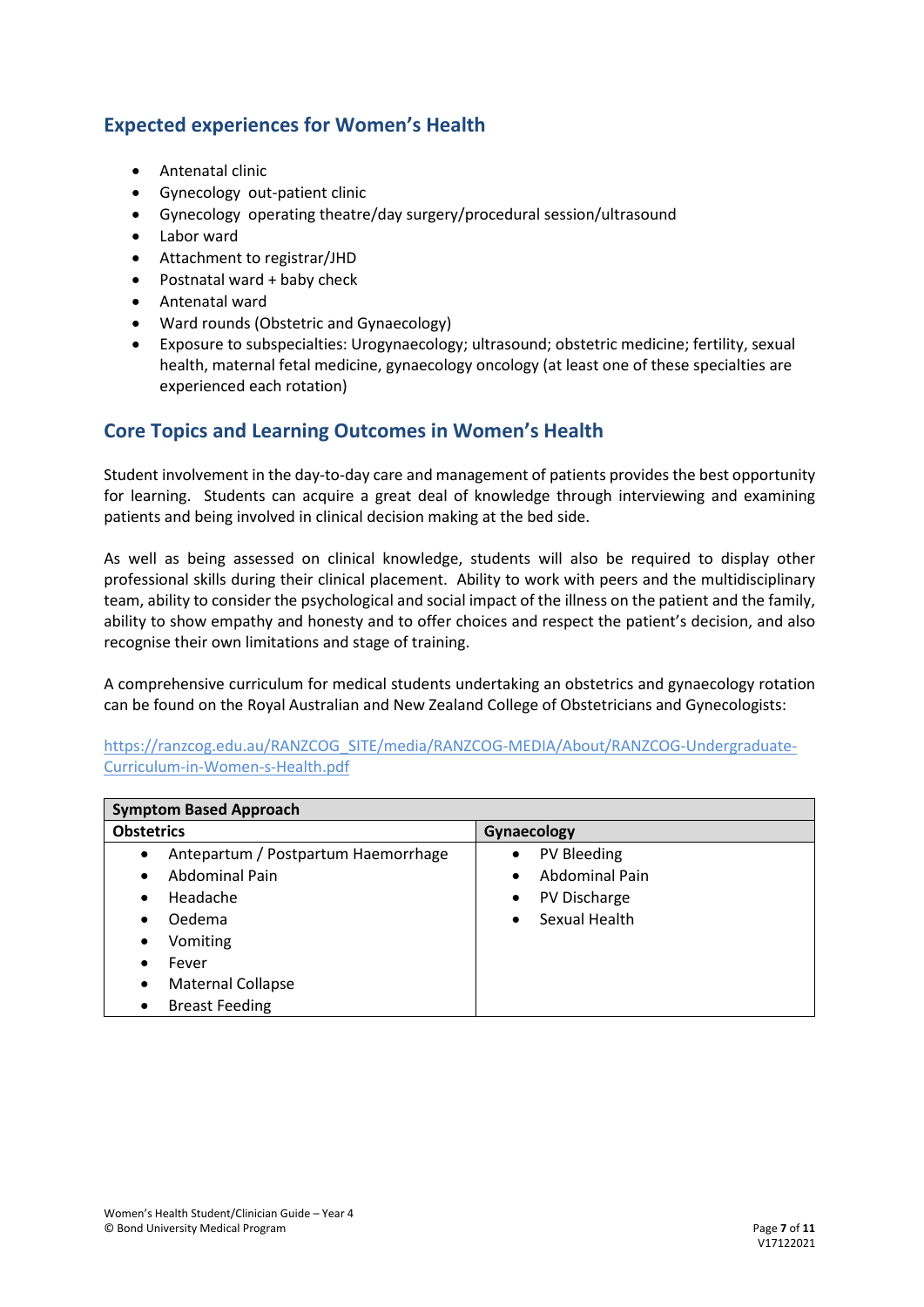#### **Procedural Skills**

| <b>Measurement</b>                                |                                                                       |  |  |
|---------------------------------------------------|-----------------------------------------------------------------------|--|--|
| <b>Urinalysis</b>                                 | Performing dipstick urinalysis testing                                |  |  |
| <b>ECG</b>                                        | Perform and interpret an ECG                                          |  |  |
| Performing venepuncture<br>Venepuncture           |                                                                       |  |  |
| Performing injections - IVI, IMI, SC<br>Injection |                                                                       |  |  |
| IV Cannula                                        | Insertion of an IV cannula                                            |  |  |
| IV infusion                                       | Set up an IVI                                                         |  |  |
| IV drug administration                            | Describe the safe administration of an IV drug                        |  |  |
| IV fluid and electrolyte therapy                  | Explain fluid and electrolyte balance, how to                         |  |  |
|                                                   | calculate and the correction of imbalance                             |  |  |
| <b>Diagnostic</b>                                 |                                                                       |  |  |
| <b>Blood sugar</b>                                | Estimate the blood sugar using a glucometer                           |  |  |
| <b>Blood culture</b>                              | Take blood for culture                                                |  |  |
| Wound swab                                        | Take a swab from a wound                                              |  |  |
| Oxygen therapy                                    | Demonstrate the use of oxygen by mask and                             |  |  |
|                                                   | nasal prongs                                                          |  |  |
| Cardiopulmonary                                   |                                                                       |  |  |
| 12 lead ECG                                       | Perform and interpret a normal & common<br>condition on a 12 lead ECG |  |  |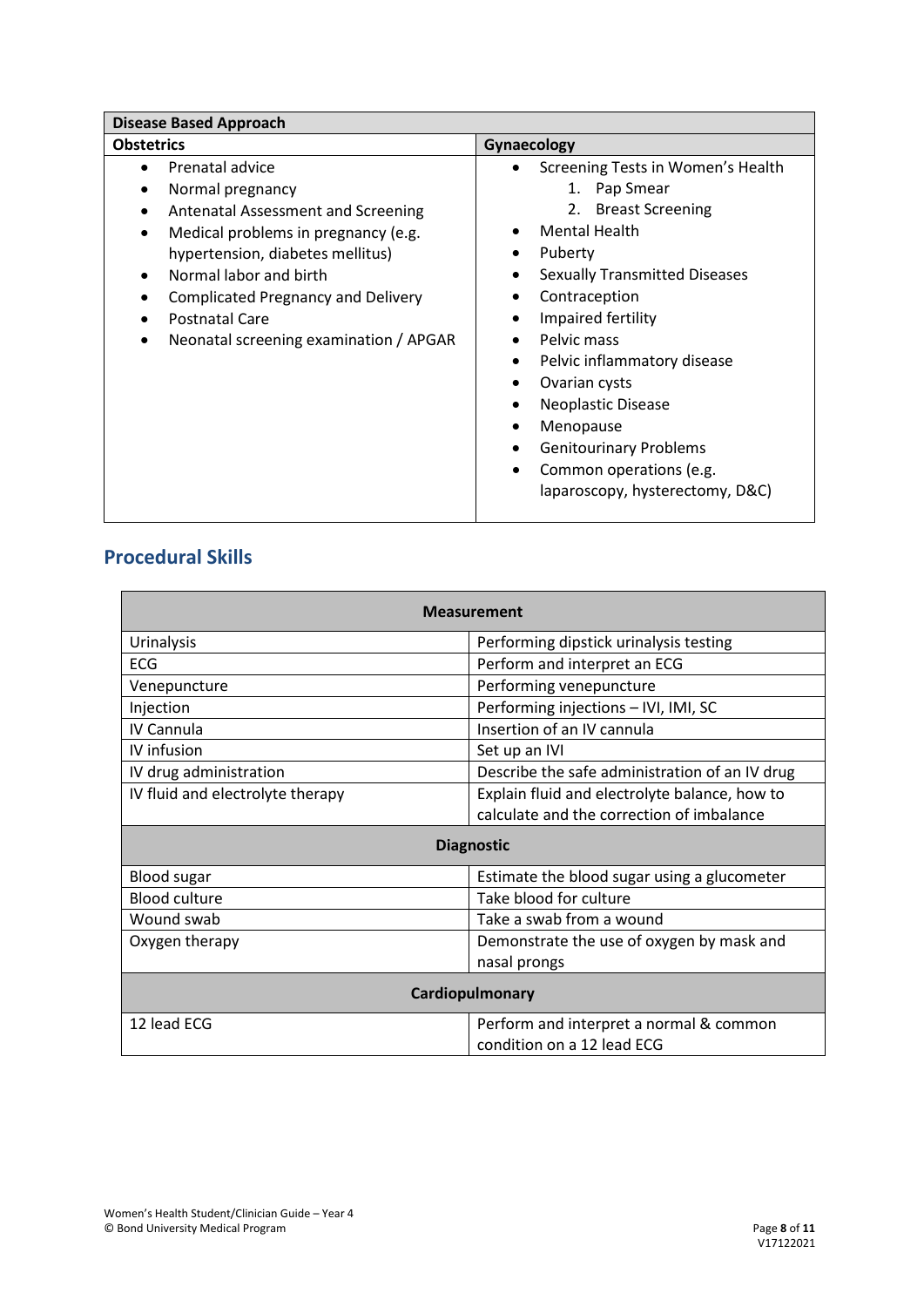### **Procedural Skills Specific to Women's Health**

| <b>Measurement</b>                                                                 |
|------------------------------------------------------------------------------------|
| Auscultate fetal heart rate with doptone<br>$\bullet$                              |
| Perform and interpret CTG                                                          |
| Symphysis fundal height measurement                                                |
| <b>Diagnostic</b>                                                                  |
| Vaginal speculum insertion<br>$\bullet$                                            |
| PAP Smear                                                                          |
| Cultures of vagina and cervix                                                      |
| Group b streptococcus (gbs) culture for antenatal screening                        |
| Nitrazine test for SROM (spontaneous rupture of membranes)                         |
| FERN testing for SROM (spontaneous rupture of membranes)                           |
| Obtaining cord blood                                                               |
|                                                                                    |
| <b>Examination</b>                                                                 |
| Leopold manoeuvres<br>$\bullet$                                                    |
| Bimanual pelvic examination                                                        |
| Cervical exam during labour                                                        |
| Delivery and examination of placenta                                               |
| <b>Additional</b>                                                                  |
| Repair of uncomplicated vaginal tear postpartum<br>General suturing and knot tying |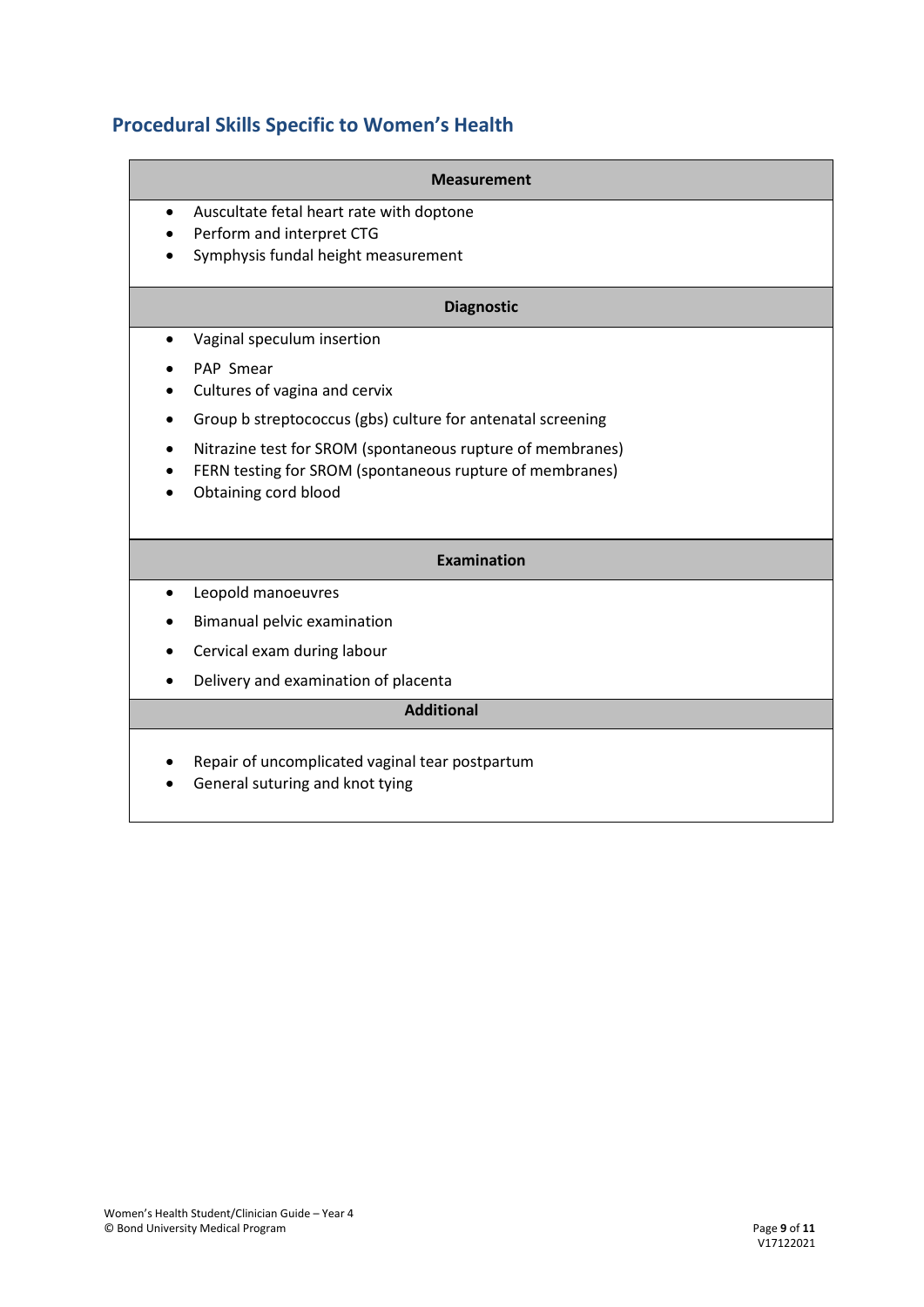#### **Appendix 1 MEDI71-YR4: Core Clinical Practice**

#### **MEDI71-YR4 Core Clinical Practice A, B and C**

- 1. Science and Scholarship: The medical graduate as scientist and scholar
- 2. Clinical Practice: The medical graduate as practitioner
- 3. Health and Society: The medical graduate as a health advocate
- 4. Professionalism and Leadership: The medical graduate as a professional and leader

The Australian Medical Council's Graduate Outcome Statements are organised into four domains. Within this subject, the framework mapped to the learning outcomes are: Science and Scholarship Domain (learning outcomes 1-3), Clinical Practice Domain (learning outcomes 4-11), Health and Society Domain (learning outcomes 12-15) and Professionalism and Leadership Domain (learning outcomes 16- 21).

| Year 4<br><b>LOs</b> | 2022          | <b>Description</b><br>On successful completion of this program the learner will be able to:                                                                                                                                                                    | <b>PLO</b> | <b>AMC</b>                                      |
|----------------------|---------------|----------------------------------------------------------------------------------------------------------------------------------------------------------------------------------------------------------------------------------------------------------------|------------|-------------------------------------------------|
| 01                   | Y4SS01        | Apply current medical and scientific knowledge to individual patients, populations and<br>health systems.                                                                                                                                                      | 01         | 1.1, 1.2, 1.2,<br>1.3, 1.4                      |
| 02                   | Y4SS02        | Integrate evidence based and environmentally sustainable health care practice in patient<br>care and research methodology.                                                                                                                                     | 02         | 1.5, 1.6, 2.7                                   |
| 03                   | Y4SS03        | Commence MD Project and collect evidence in MD portfolio.                                                                                                                                                                                                      | 03         | 1.1, 1.5, 1.6,<br>3.3, 4.9                      |
| 04                   | <b>Y4CP01</b> | Demonstrate cognitive, technical and interpretive skills in undertaking an accurate,<br>detailed system-focussed history from a range of patients within a variety of clinical<br>settings.                                                                    | 04         | 2.2                                             |
| 05                   | <b>Y4CP02</b> | Perform an accurate and complete physical examination on any body system including a<br>mental state examination.                                                                                                                                              | 05         | 2.3                                             |
| 06                   | <b>Y4CP03</b> | Use knowledge of common conditions, the patient history and physical examination<br>findings, and clinical data, to undertake clinical reasoning and formulate probable and<br>differential diagnoses.                                                         | 06         | 2.2, 2.3, 2.4,<br>2.7, 2.8, 2.10                |
| 07                   | <b>Y4CP04</b> | Recognise deteriorating and critically unwell patients who require immediate care and<br>act appropriately.                                                                                                                                                    | 07         | 2.12                                            |
| 08                   |               | Y4CP05 Safely perform a range of common procedures relevant to the rotation.                                                                                                                                                                                   | 08         | 2.6, 2.11, 2.14                                 |
| 09                   | <b>Y4CP06</b> | Safely apply the principles of "quality use of medicines" in an environmentally<br>sustainable way relevant to the rotation.                                                                                                                                   | 09         | 2.6, 2.7                                        |
| 10                   | <b>Y4CP07</b> | In consultation with their supervisors, select and justify common investigations, based on<br>the pathological basis of disease, utility, safety, cost-effectiveness, sustainability and<br>resource stewardship and interpret their results.                  | 10         | 2.5, 3.7                                        |
| 11                   | <b>Y4CP08</b> | Formulate an initial management plan in consultation with patients, family and carers<br>across a variety of clinical settings with consideration of psychosocial and cultural aspects<br>that may influence management.                                       | 11         | 2.1, 2.7, 2.9,<br>2.13, 2.14,<br>2.15, 3.2, 3.4 |
| 12                   | <b>Y4HS01</b> | Using evidence from behavioural science and population health research, integrate<br>prevention, early detection, health maintenance and chronic disease management into<br>clinical practice.                                                                 | 12         | 1.6, 2.10, 3.5                                  |
| 13                   | <b>Y4HS02</b> | Discuss and critically reflect on the diversity of populations regarding health issues<br>applicable to the relevant unique historical, social and cultural contexts in the clinical and<br>community settings including First Nations peoples.                | 13         | 3.1, 3.2, 3.4,<br>3.5, 3.8, 3.9                 |
| 14                   | <b>Y4HS03</b> | Discuss the complex interactions between the healthcare systems and environment, as<br>well as the doctor and patient, while reflecting on power and privilege, to understand the<br>role of these to ensure a culturally responsive and safe working context. | 14         | 2.1, 2.8, 3.6,<br>3.7, 4.5                      |
| 15                   | <b>Y4HS04</b> | Communicate effectively in all roles including health advocacy, education, assessment,<br>appraisal and with the First Nations peoples.                                                                                                                        | 15         | 2.1, 3.3, 4.9                                   |